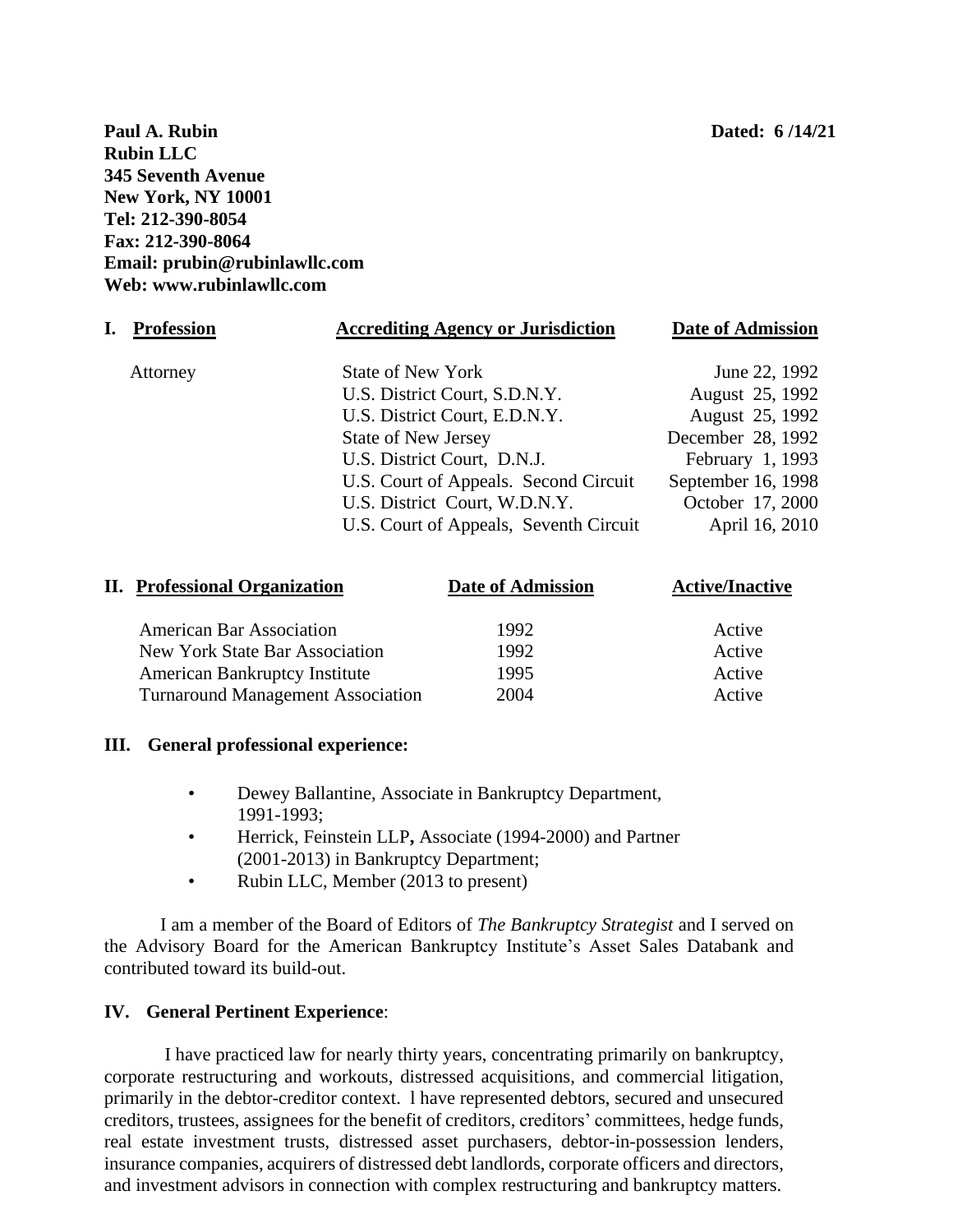I have experience in real estate and other commercial bankruptcies, out-of-court restructurings, and pre- negotiated plans of reorganization, have advised buyers of distressed assets, and have provided strategic counseling regarding the potential bankruptcy implications of transactions. I also have experience handling a wide variety of commercial litigation, including appeals, involving lender liability and equitable subordination claims, lien priority disputes, preference and fraudulent conveyance actions, lease recharacterization, fiduciary duties of corporate officers and directors, claims trading disputes, and other claims that arise in the debtor-creditor context.

While the primary focus of my practice has been related to bankruptcy and insolvency matters, I have also represented parties in state and federal courts, including appeals, regarding commercial disputes, including lien priority disputes, title matters, control over religious corporations, business divorce, contract disputes, and other matters.

## **V. Mediation training:**

I completed a twenty-hour credit course on Commercial Mediation sponsored by the Dispute Resolution Section of the New York State Bar Association and Fordham University School of Law, conducted on March 13-15, 2012.

#### Mediation experience:

I have served as a mediator in adversary proceedings related to, among others, the Borders Group (Bankr. S.D.N.Y.), Coda Automotive (Bankr. D. Del.), Dewey & LeBoeuf (Bankr. S.D.N.Y), Direct Access Partners (Bankr. S.D.N.Y.), Furniture Brands (Bankr. D. Del.), Gaspari Nutrition, Inc. (Bankr. D.N.J.), hhGregg, Inc. (Bankr. S.D. Ind.), RORA LLC (Bankr. E.D.N.Y.), and WP Steel (Bankr. D. Del.) bankruptcy cases. These examples include service on a panel of mediators in large cases, and handling "one off" or "stand alone" mediations that materially affect the course of the bankruptcy case. I have also served as a mediator in complex litigation pending in the Commercial Division of the Supreme Court of the State of New York for the County of New York. In the Covid-19 era, I have handled mediations in which the parties, including multiple defendants and their counsel, participated remotely. I have also represented parties in the mediation of actions pending in bankruptcy and federal district courts. In my experience, mediations are successful when the mediator listens carefully to the parties, demonstrates patience and perseverance, and concentrates on understanding the interests and needs of the parties.

### **VI. Pertinent Bankruptcy Training:**

I received extensive training in business bankruptcy, out-of-court workouts, corporate restructuring, distressed acquisitions, and commercial litigation as described above.

I have also attended numerous continuing legal education programs sponsored by, among others, the American Bankruptcy Institute, the National Conference of Bankruptcy Judges, the American Bar Association, the New York State Bar Association, and the Commercial Law League of America.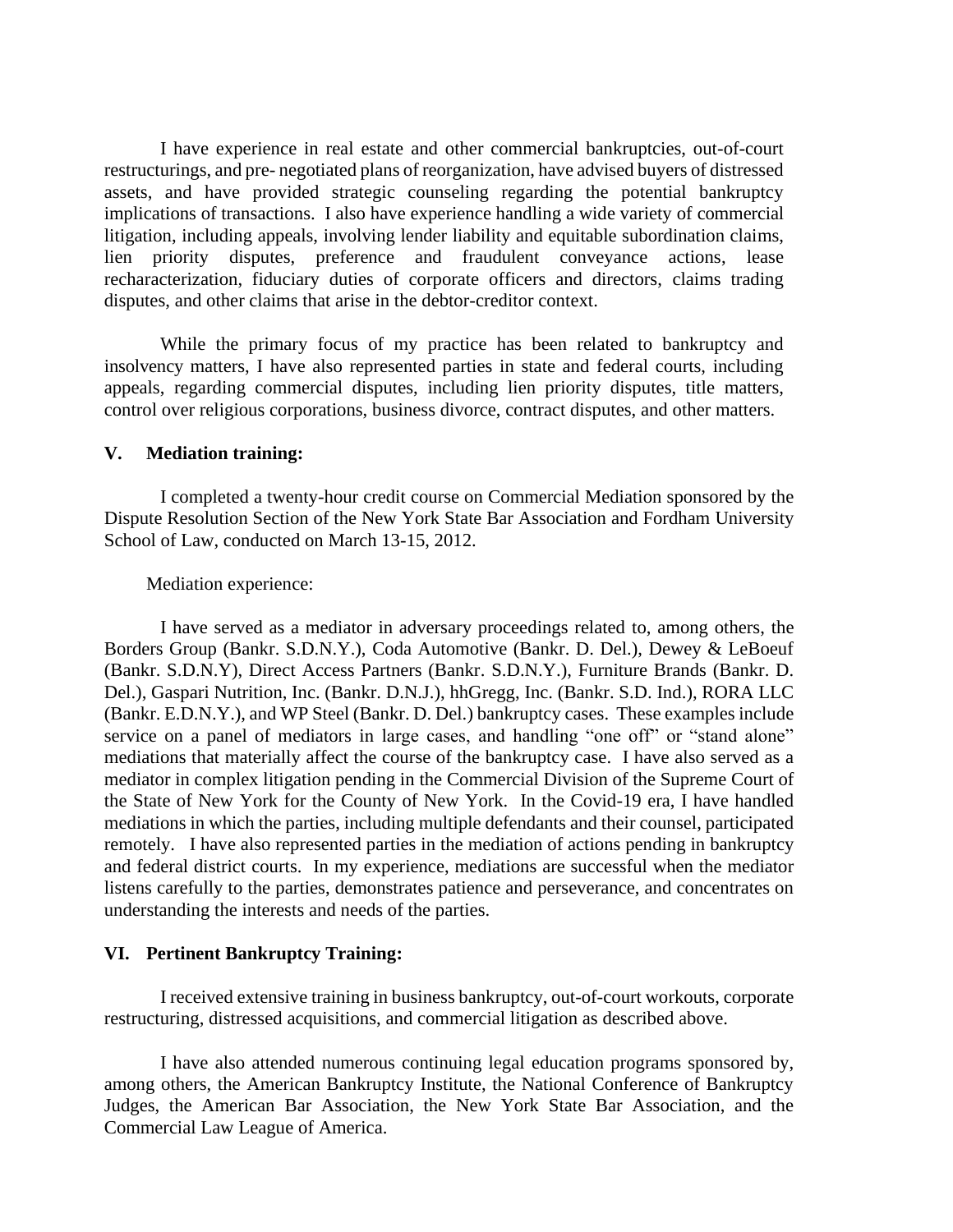### **VII. General pertinent business or legal experience**:

B.S., The Wharton School of the University of Pennsylvania, 1986. J.D., Fordham University School of Law, 1991 (cum laude; Member of Law Review).

### **VIII. Other Pertinent Information:**

As referenced below, I have written articles and lectured on mediation in bankruptcy cases. I have also commented on bankruptcy cases issues and have been quoted by various media outlets, including *The Wall Street Journal*, *Reuters, the Associated Press, Crain's New York Business, The Sports Business Journal,* and *Dow Jones Daily Bankruptcy Review.*  References are available upon request from counsel for plaintiffs, defendants, and from experts.

## **Publications**

*Open Questions Regarding Disallowance Under Section 502(d)* The Bankruptcy Strategist June 2020

*Involuntary Petition Damages* American Bankruptcy Institute Journal September 2019

*Preference Attacks to Recover Prepetition Compensation Paid to Consultants of Troubled Companies* The Bankruptcy Strategist April 2019

*Substantive Non-Consolidation Opinion Letters* The Bankruptcy Strategist September 2017

*When is Mediation Appropriate, and Must a Mediator Be Retained Pursuant to Bankruptcy Code § 327(a)?* The Bankruptcy Strategist February 2016

*Is There Standing to Prosecute Fraudulent Transfer Claim if Unsecured Creditors Have Been Paid in Full?* The Bankruptcy Strategist June 2014

*Ten Suggestions for a Successful Mediation* American Bankruptcy Institute Journal November 2014

*Not Every Ipso Facto Clause is Unenforceable in Bankruptcy* American Bankruptcy Institute Journal August 2013

*Court to Reassess Severance Payment as Part of Reorganization Plan*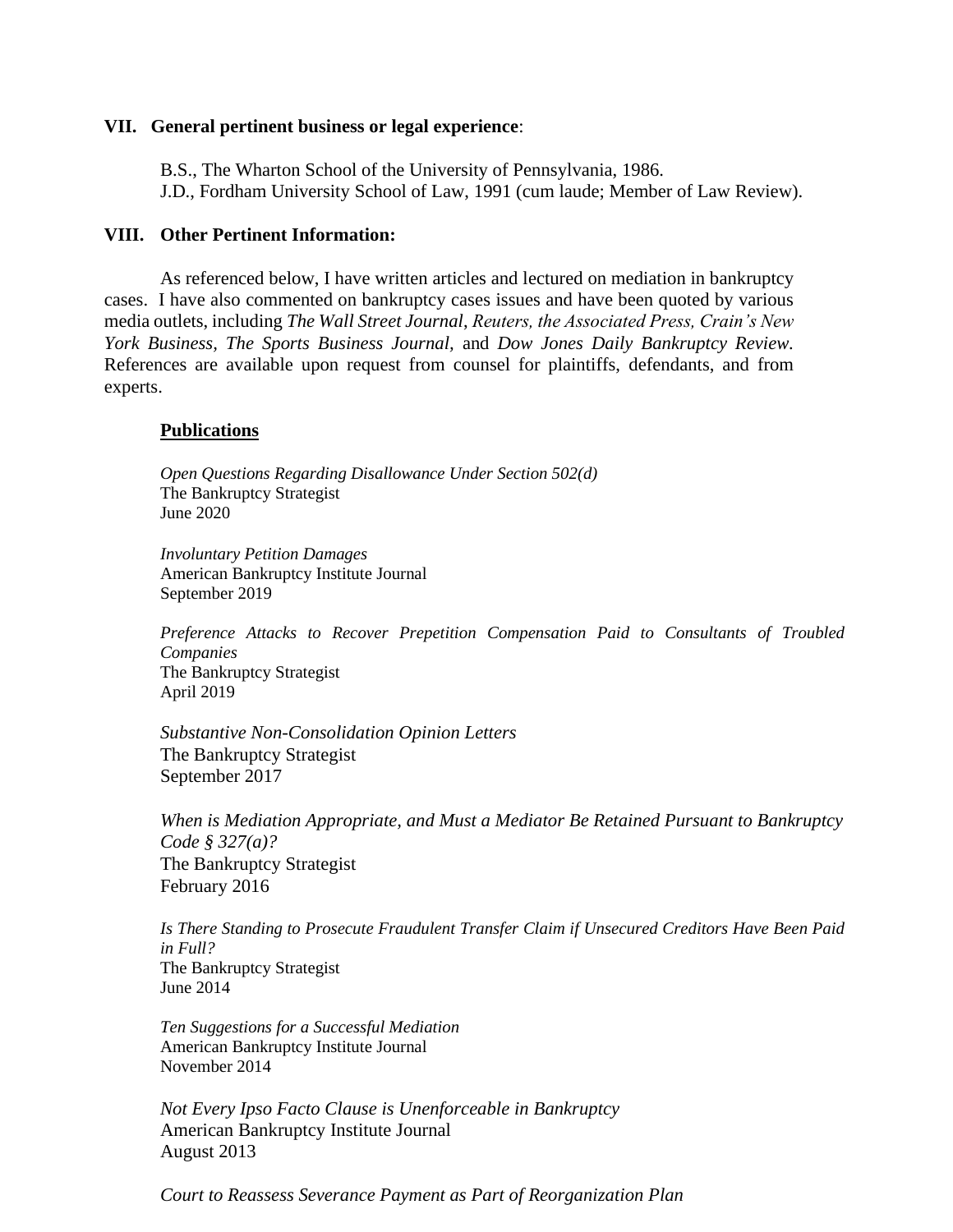New York Law Journal – Corporate Restructuring and Bankruptcy Special Section June 24, 2013

*A Lesson about a Secured Lender's Claim for Attorneys' Fees* American Bankruptcy Institute Journal April 2013

*Viewpoint: Contract Counterparties Facing Sales Must Be Vigilant* Dow Jones January 8, 2012

*Disagreement over Absolute Assignments of Rents Reappears* The Bankruptcy Strategist September 2012

*Case Study: In Re Northstar Development* Law360 May 2, 1012 *Foreclosure Sale of Non-Debtor's Property Voided as Violation of Automatic Stay* Real Estate Finance Journal December 2011

*The Long View Following In re Longview Aluminum* Bankruptcy Law360's Expert Analysis November 2011

*Innocent Investors in Ponzi Schemes Should be Entitled to Equitable Credit: The Plight of the Innocent Investor* The Bankruptcy Strategist, Vol. 28, No. 12 October 2011

*Absolute Assignments of Rents Survive Filings*  American Bankruptcy Institute Journal February 2011

*The Pendulum Swings Again: The Assault on Secured Creditors* ABF Journal Part I: May/June 2010, Part II: July/August 2011

*Heightened Pleading Standards· Apply to Avoidance Complaints* The Bankruptcy Strategist, Vol. 27, No. 1 November 2009

*Strategic Thinking for the Mezzanine Lender* The American Bankruptcy Institute Journal, Vol. 28, No. 8 October 2009

*How to Identify a Non-Statutory Insider*  The Bankruptcy Strategist, Vol. 26, No. 6 April 2009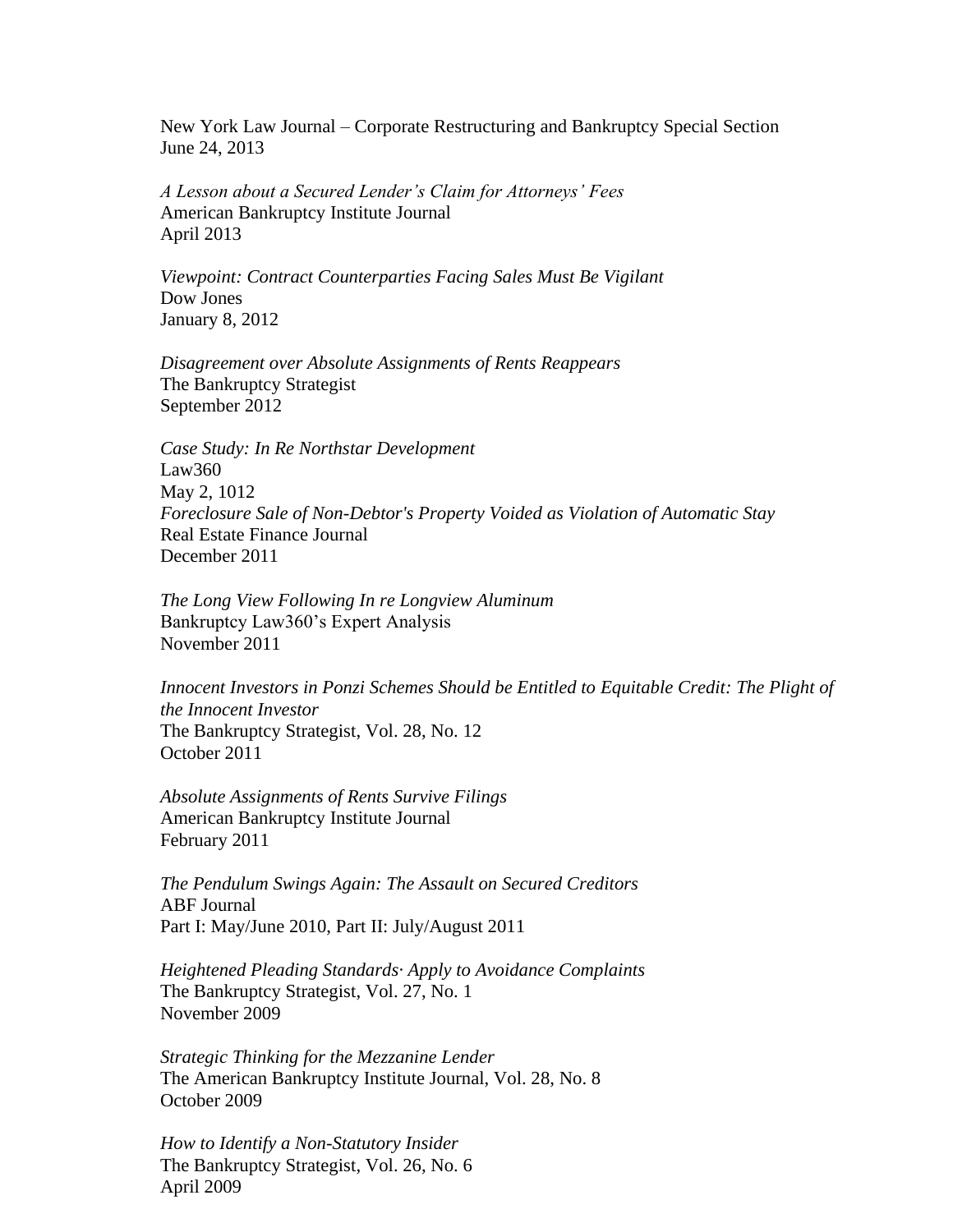*Small Players Can Make Big Differences in Large Bankruptcy Cases* Bloomberg's Bankruptcy Law Reports December 24, 2007

*Protecting Directors of Troubled Companies from Personal Liability* Bloomberg's Bankruptcy Law Reports September 10, 2007

*Hedge Funds: Privacy Considerations in Bankruptcy Proceedings* Complinet March 28, 2007

*Deepening Insolvency is Sinking Fast* The Bankruptcy Strategist, Vol. 24, No. 27 December 2006- January 2007

*Recharacterizing Debt: How the Third Circuit's Decision in Submicron Systems Alters the Playing Field* The Bankruptcy Strategist March - April 2006

*Liability for Refusing to Deliver an Assignment of Mortgage?* Real Estate Finance Journal Summer 2005

*Deepening Insolvency: Lender's Victory Over Trustee May Have Far-Reaching Implications* The Bankruptcy Strategist, Vol. 24, No. 4 February 2005

*May A Lender Collect Late Charges Together With Default Rate Interest?* The Real Estate Finance Journal Winter 2004

*New Liability Under Deepening Insolvency'* American Bankruptcy Institute Journal, Vol. 23, No. 3 April 2004

*Loan Servicer and Its Officers Protected In a Recent Case* The Metropolitan Corporate Counsel April 2002

*Bankruptcy (Chapter 2I)* N.J. Foreclosure Law & Practice, New Jersey Law Journal Books 2001

*Bankruptcy Remote Clauses Are Not Ironclad* New York Real Prope1ty Law Journal, Vol. 25, No.2 Spring 1998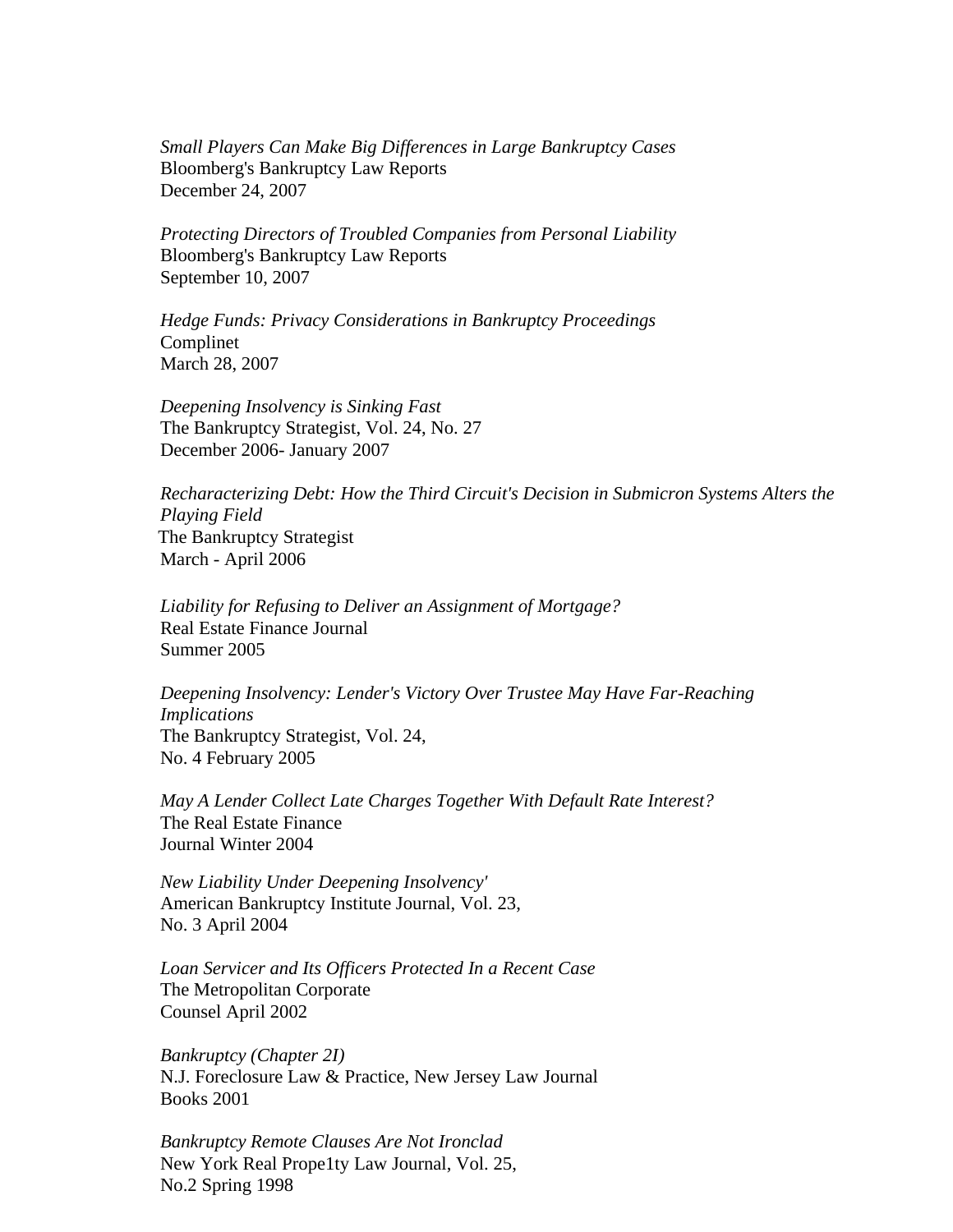*Fleeting Hope For Single Asset Real Estate Debtor* 16 American Bankruptcy Institute Journal 1 March 1997

*Applying the Freedom on Information Act's Privacy Exemption to Requests for Names and Addresses*, 58 Fordham Law Rev. Vol.1033, (April 1990).

#### **Speaking Engagements**

Panelist, *Defending Preferential Transfer Cases*, New York State Bar Association, Bankruptcy Committee of Business Law Section, August 10, 2020 (provided mediator's perspective).

Featured Speaker, *New York Law Journal Webinar–A Closer Look: Examining Shifts in Corporate Restructuring and Bankruptcy Jurisprudence*, New York Law Journal, June 24, 2013.

Moderator and Presenter, *What is the Executory Contract Bait and Switch?*, American Bankruptcy Institute Unsecured Trade Creditors' Committee, June 5, 2013.

Featured Speaker, *Distressed Real Estate Bankruptcy Seminar – The Borrower You Never Bargained For*, Herrick, Feinstein LLP, May 14, 2013.

Panelist, *19th Annual Distressed Investing Conference*, The Beard Group, November 26, 2012.

Speaker, *LexisNexis Bankruptcy Law Community Podcast*, LexisNexis, November 2010.

Speaker, *Shifting Tactics and Strategies for Lenders in Workouts*, Herrick, Feinstein LLP, March 3, 2010.

Panelist, *Bankruptcy & Restructuring for Real Estate Professionals,* Association of the Bar of the City of New York, February 24, 2010.

Panelist, *Commercial Leasing in a Down Economy,* Law Journal Newsletters webinar, February 23, 2010.

Speaker, *Lender Smackdown*, Herrick, Feinstein LLP and NHB Advisors, January 21, 2010.

Panelist, *Commercial Loan Workouts: An Update from the Front Lines*, Herrick, Feinstein LLP, September 16, 2009 and October 29, 2009.

Speaker, *Acquiring and Profiting from Distressed Real Estate Loans*, Herrick, Feinstein LLP, Ackman-Ziff and Glenmere Capital Partners, LLC, June 25, 2008.

Panelist, *Commercial Real Estate Finance in Challenging Tines,* Lorman Education Services, March 28, 2008